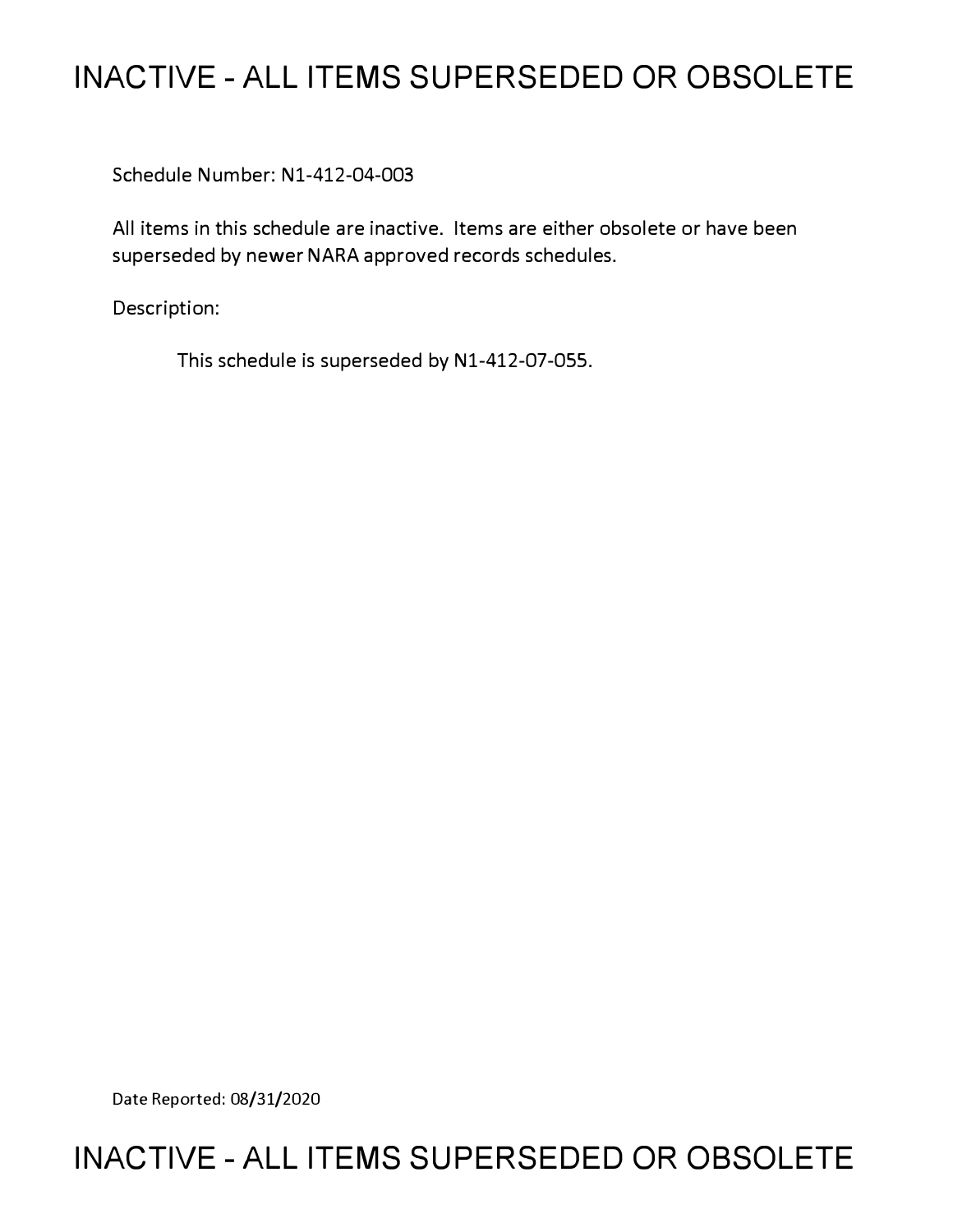| <b>REQUEST FOR RECORDS DISPOSITION AUTHORITY</b>                                                                                                                                                                          | <b>LEAVE BLANK (NARA use only)</b>                                                                                                                                                                                      |                                       |
|---------------------------------------------------------------------------------------------------------------------------------------------------------------------------------------------------------------------------|-------------------------------------------------------------------------------------------------------------------------------------------------------------------------------------------------------------------------|---------------------------------------|
| (See Instructions on reverse)                                                                                                                                                                                             | <b>JOB NUMBER</b><br>71-412-04-3                                                                                                                                                                                        |                                       |
| TO: NATIONAL ARCHIVES and RECORDS ADMINISTRATION (NIR)                                                                                                                                                                    | <b>DATE RECEIVED</b>                                                                                                                                                                                                    |                                       |
| WASHINGTON, DC 20408                                                                                                                                                                                                      | $1 - 7 - 2004$                                                                                                                                                                                                          |                                       |
| 1. FROM (Agency or establishment)                                                                                                                                                                                         | <b>NOTIFICATION TO AGENCY</b>                                                                                                                                                                                           |                                       |
| <b>Environmental Protection Agency</b>                                                                                                                                                                                    |                                                                                                                                                                                                                         |                                       |
| 2. MAJOR SUBDIVISION                                                                                                                                                                                                      |                                                                                                                                                                                                                         |                                       |
| Superfund<br>3. MINOR SUBDIVISION                                                                                                                                                                                         | In accordance with the provisions of 44<br>U.S.C. 3303a the disposition request,<br>including amendments, is approved except<br>for items that may be marked "disposition<br>not approved" or "withdrawn" in column 10. |                                       |
| Agency - Wide                                                                                                                                                                                                             |                                                                                                                                                                                                                         |                                       |
| 4. NAME OF PERSON WITH WHOM TO CONFER<br>5. TELEPHONE                                                                                                                                                                     | <b>DATE</b>                                                                                                                                                                                                             | <b>ARCHIVIST OF THE ONITED STATES</b> |
| $h \overline{h}$                                                                                                                                                                                                          | $11 - 10 - 04$                                                                                                                                                                                                          | the                                   |
| Chris O'Donnell<br>202-566-1669                                                                                                                                                                                           |                                                                                                                                                                                                                         |                                       |
| <b>6. AGENCY CERTIFICATION</b>                                                                                                                                                                                            |                                                                                                                                                                                                                         |                                       |
| I hereby certify that I am authorized to act for this agency in matters pertaining to the disposition of its records                                                                                                      |                                                                                                                                                                                                                         |                                       |
| and that the records proposed for disposal on the attached $\frac{4}{-4}$ page(s) are not now needed for the business                                                                                                     |                                                                                                                                                                                                                         |                                       |
| of this agency or will not be needed after the retention periods specified; and that written concurrence from<br>the General Accounting Office, under the provisions of Title 8 of the GAO Manual for Guidance of Federal |                                                                                                                                                                                                                         |                                       |
| Agencies,                                                                                                                                                                                                                 |                                                                                                                                                                                                                         |                                       |
| is not required;<br>is attached; or                                                                                                                                                                                       | has been requested.                                                                                                                                                                                                     |                                       |
| SIGNATURE OF AGENCY REPRESENTATIVE<br><b>DATE</b><br><b>TITLE</b>                                                                                                                                                         |                                                                                                                                                                                                                         |                                       |
|                                                                                                                                                                                                                           |                                                                                                                                                                                                                         |                                       |
|                                                                                                                                                                                                                           | <b>Agency Records Officer</b>                                                                                                                                                                                           |                                       |
|                                                                                                                                                                                                                           |                                                                                                                                                                                                                         |                                       |
| 7.                                                                                                                                                                                                                        |                                                                                                                                                                                                                         |                                       |
| <b>ITEM</b><br>8. DESCRIPTION OF ITEM AND PROPOSED DISPOSITION                                                                                                                                                            | 9. GRS OR<br><b>SUPERSEDED</b>                                                                                                                                                                                          | 10. ACTION<br><b>TAKEN (NARA</b>      |
| NO.                                                                                                                                                                                                                       | <b>JOB CITATION</b>                                                                                                                                                                                                     | USE ONLY)                             |
|                                                                                                                                                                                                                           |                                                                                                                                                                                                                         |                                       |
| EPA 015 - Formerly Used Defense Sites (FUDS)                                                                                                                                                                              |                                                                                                                                                                                                                         |                                       |
|                                                                                                                                                                                                                           |                                                                                                                                                                                                                         |                                       |
|                                                                                                                                                                                                                           |                                                                                                                                                                                                                         |                                       |
|                                                                                                                                                                                                                           |                                                                                                                                                                                                                         |                                       |
|                                                                                                                                                                                                                           |                                                                                                                                                                                                                         |                                       |
|                                                                                                                                                                                                                           |                                                                                                                                                                                                                         |                                       |
|                                                                                                                                                                                                                           |                                                                                                                                                                                                                         |                                       |
|                                                                                                                                                                                                                           |                                                                                                                                                                                                                         |                                       |
|                                                                                                                                                                                                                           |                                                                                                                                                                                                                         |                                       |
|                                                                                                                                                                                                                           |                                                                                                                                                                                                                         |                                       |
|                                                                                                                                                                                                                           |                                                                                                                                                                                                                         |                                       |
|                                                                                                                                                                                                                           |                                                                                                                                                                                                                         |                                       |
|                                                                                                                                                                                                                           |                                                                                                                                                                                                                         |                                       |
|                                                                                                                                                                                                                           |                                                                                                                                                                                                                         |                                       |
|                                                                                                                                                                                                                           |                                                                                                                                                                                                                         |                                       |
|                                                                                                                                                                                                                           |                                                                                                                                                                                                                         |                                       |

签一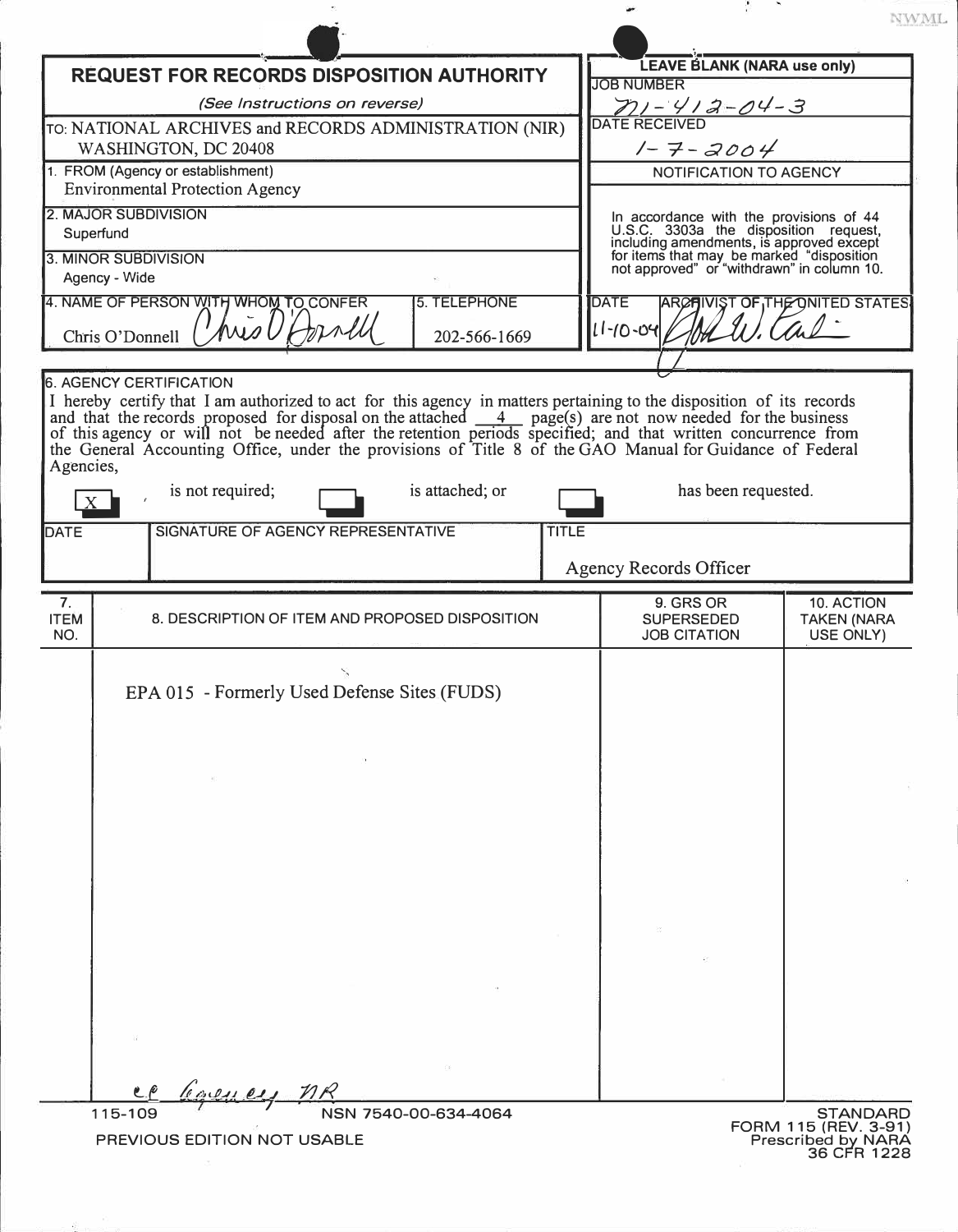**This schedule is under development and MAY NOT be used to retire or destroy records. If you have any questions, please contact the Records Help Desk.** 

# **EPA Records Schedule 015**

**Development:** 04/13/2004

**Title:** Formerly Used Defense Sites (FUDS)

**Program:** Superfund

**Applicability:** Agency-wide

**Agency File Code:** SUPR 015

#### **NARA Disposal Authority:**

• Pending

#### **Description:**

Includes documents related to investigation and clean up activities of hazardous waste at formerly used defense sites (FUDS), also known as the Formerly Utilized Sites Remedial Action Program, carried out by the Army Corps of Engineers, in cooperation with EPA. Documentation may include sampling and assessment of contaminated areas, characterization of site conditions, determination of the nature and extent of contamination, selection of response actions, cleanup and closeout of sites, and correspondence with EPA, other federal, state, or Tribal agencies.

#### **Disposition Instructions:**

**Item a:** Record copy - except sites on Tribal lands

- Disposable
- Break file when EPA concurs with notification of no further action from Corps of Engineers. If paper, keep inactive records in office 1 year after file break, then retire to certified records center and destroy 20 years after file break. If electronic, delete 20 years after file brea�.

**Item b:** Record copy - sites on Tribal lands

- $\bullet$ <sup>†</sup> Permanent
- Break file when EPA concurs with notification of no further action from Corps of Engineers. If paper, keep inactive records in office 1 year after file break, then retire to certified records center and transfer to NARA 20 years after file break. If electronic, transfer to NARA 20 years after file break in a format as specified in 36 CFR 1228.270 or standards applicable at the time.

**Item c:** Electronic copies created with word processing and electronic mail applications

- Disposable
- Delete when record copy is generated.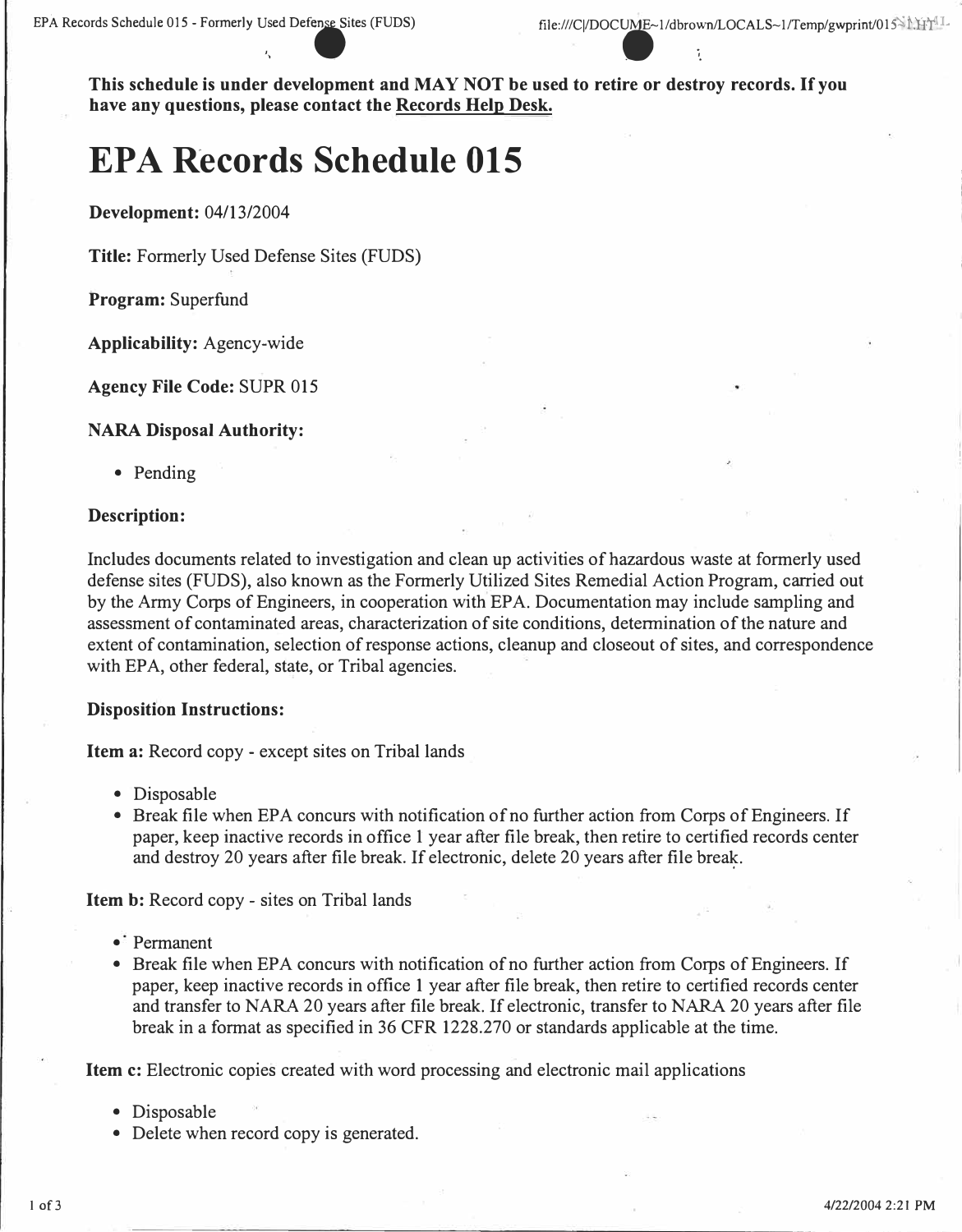**Arrangement: Arranged by site.** 

**Type of Records: Architectural and engineering, Audiovisual, Cartographic, Case files, Forms, Publications** 

.  $\bullet$  .  $\bullet$  .  $\bullet$  .

**Format: Electronic, Paper, Photographic** 

**Functions Supported: Superfund Program** 

#### **Specific Restrictions:**

**• None** 

#### **Specific Legal Requirements:**

- **Superfund Amendments and Reauthorization Act of 1986, Section 211**
- **Comprehensive Environmental Response, Compensation, and Liability Act, Sections 104 and 106 (42 U.S.C. sections 9604 and 9606)**
- **Resource Conservation and Recovery Act, as amended, 3008, 3013, 7003, 9003, 9006, 9007 (42 U.S.C. sections 6928, 6934, 6973, 6991b, 6991e, 6991f)**
- **Safe Drinking Water Act, as amended, Section 1431 (42 U.S.C. section 300i)**
- **40 CFR 141-146**
- **40 CFR 271,281**
- **40 CFR 300, 302**
- **Executive Order 12580**

#### **Reasons for Disposition:**

**The Corps of Engineers is the lead agency for FUDS, but they are required to coordinate with EPA**  according to 10 U.S.C. Sec. 2701. The retention for the record copy (for sites not on Tribal lands) **maintained by EPA is consistent with the retention for enforcement case files, EPA 207 (Nl-412-95-7/5). NARA has determined that records for sites on Tribal lands are permanent.** 

#### **Agency-wide Guidance:**

**Records for FUDS placed on the NPL become part of the remedial site file and are covered by EPA 014. Records for EPA removal actions are covered by EPA 013. Records for program enforcement actions other than Superfund are covered by EPA 207.** 

#### **Program Office Guidance:**

**Custodians:** 

**Multiple units** 

**Related Schedules:.** 

**EPA 013, EPA 014, EPA 207**